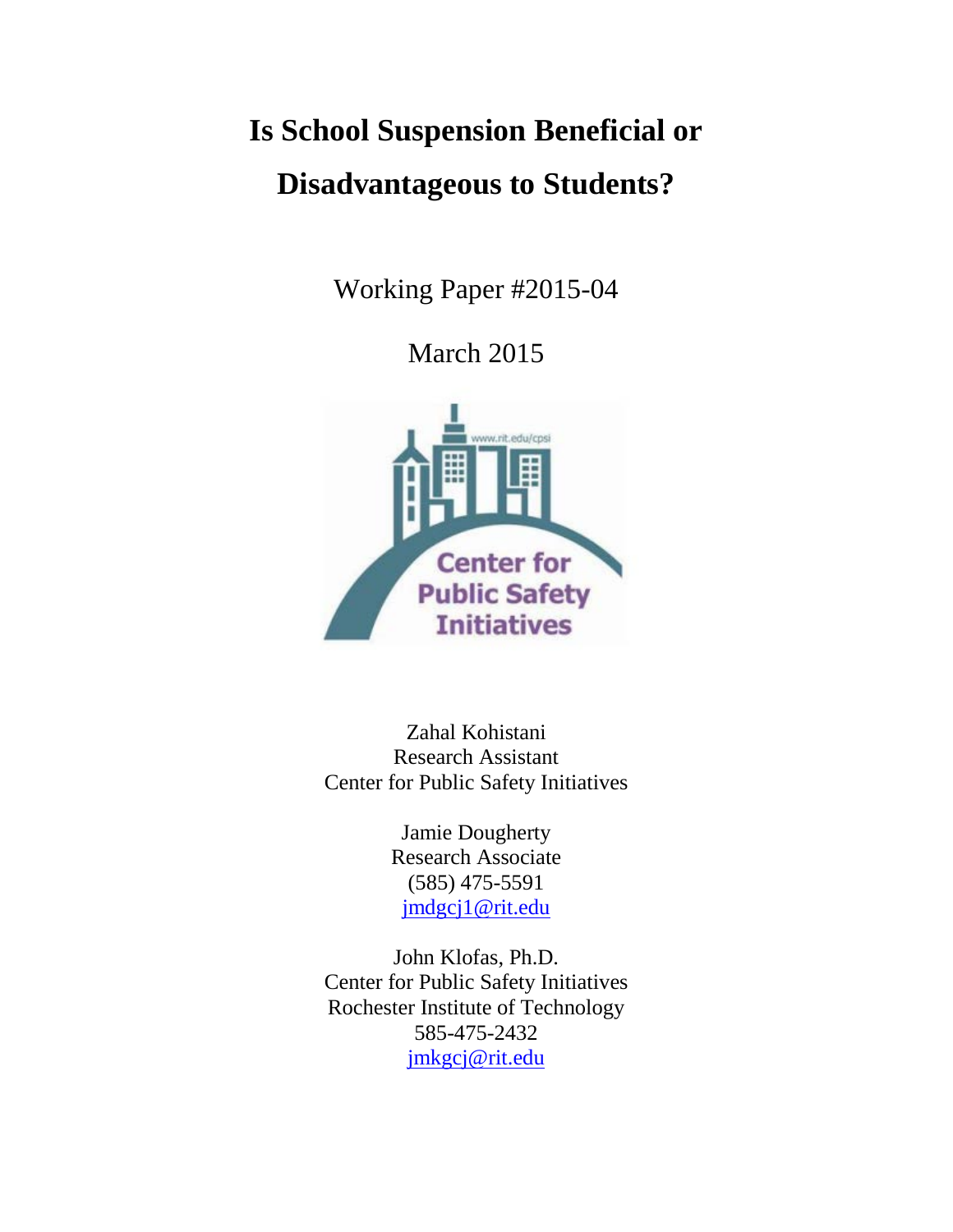Several efforts are underway in Rochester and around the nation to address school discipline with a specific concern for what has been described as the "school-to-prison pipeline." The Center for Public Safety Initiatives (CPSI) is involved in these local efforts and is preparing a series of backgrounds papers to examine the issue of school discipline, school climate, and how such practices affect students' involvement in the criminal justice system and educational outcomes. This paper begins by examining the literature on effects of suspension on students' academic and behavioral outcomes, especially for urban and minority students. It also examines some alternative strategies to traditional suspension and their potential effects.

School suspensions are implemented to discipline students that have broken the school code, hoping that suspensions reduce the negative behavior; however school suspensions have become a controversial topic (Kaeser, 1979). It is often argued that misbehaved students are unresponsive to education, which causes them to be disruptive in classrooms, effecting the teacher and the other students. Therefore, those misbehaved students are suspended for the sake of dedicated students and teachers (Costenbader & Markson, 1998). All children have the right and access to public education, and compulsory attendance laws highlight the importance of attendance in schools. Nonetheless, misbehaved students are commonly punished by suspension, even though teachers and principals admit suspension does not help with the students' misbehavior, and there are no educational benefits to suspension (Kaeser, 1979). According to Sautner (2001), the most common reasons that students are suspended are due to defiance of school authority, failure to report to after-school detention or Saturday suspension, class disruption, truancy, fighting, use of profanity, damage to school property, dress code violations, theft, and leaving campus during school hours without permission.

Studies are showing that school suspensions are harmful to students because suspension removes students from the education that they need (Kaeser, 1979). Many educators and mental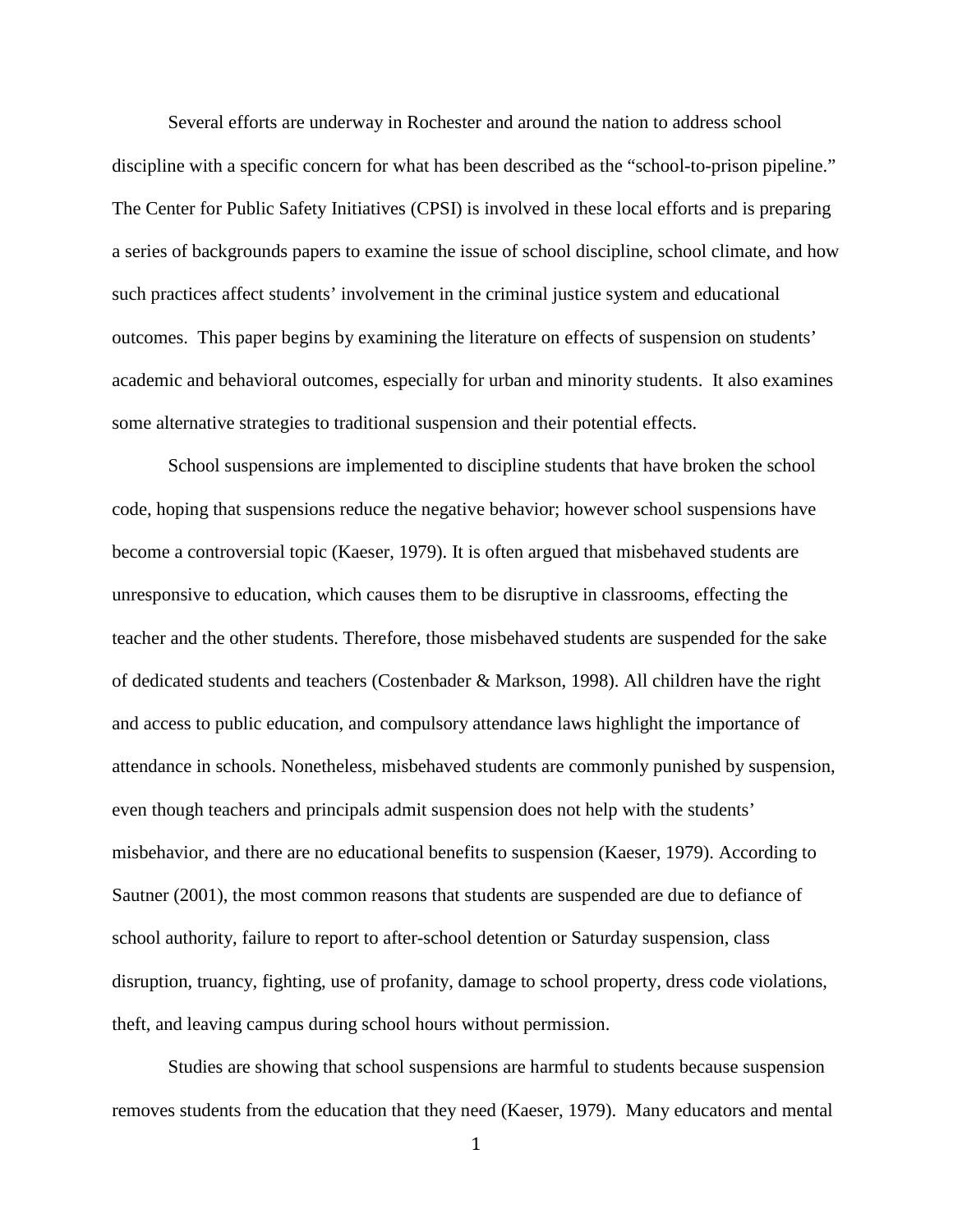health professionals have looked down upon school suspensions, including in-school suspensions, because it is interrupts to the student's education. Many believe that school suspensions are negative to the students' education and even to the students' self-esteem. Also, when misbehaved students are suspended, suspension would only be effective at changing students' ongoing behavior if those students are placed in a more interesting and reinforcing environment than the one they were removed from (Costenbader & Markson, 1989). In traditional suspension, they are simply sent home, where they may be little to no supervision if parents are at work during the school day.

Researchers are realizing there are many factors as to why students are misbehaving in class and therefore being suspended. Factors correlated with misbehavior and suspension, include family income, family relationships, neighborhood, teacher quality, emotional disturbance disorders, social status, race, and gender. Keaser (1979) discussed the discriminatory treatment and educational opportunity problems facing schools. It was shown through educational statistics that minority students, compared with their share of the population, are suspended disproportionately more. Also, according to Pareses (1999), using the U.S. Department of Education statistics from 1992, 62% of students with emotional disturbances fail to earn their diploma or certification before the age of 21. Also, according to Nelson (1985), 25% of youth in the corrections system are identified as having emotional disturbances. Studies are suggesting that it is more than students misbehaving because they lack interest in education. Many other factors are pushing them towards those behaviors, and suspensions are not going to help solve the underlying issues.

If school suspensions are not improving the misbehaved student, what is it accomplishing or causing? According to Kaeser (1979), when a student is suspended from school, that student is automatically labeled as a troublemaker. Not only is that student aware of his or her label, but it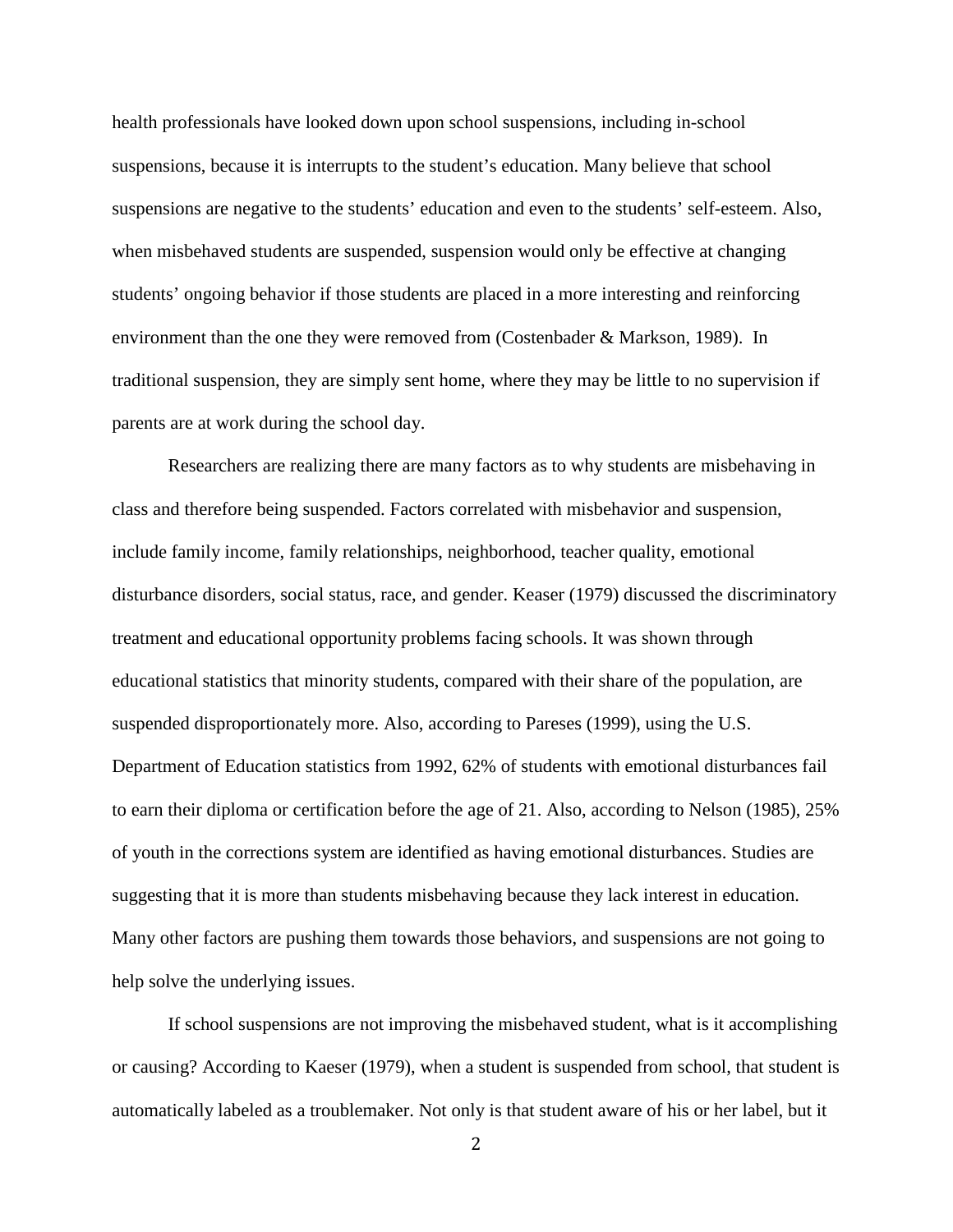damages the student's reputation, leads to more school failure, and hurts the student's educational performance. One famous court case that highlights the negative and significant effects of suspension was Goss vs. Lopez (1975). The decision stated that students are due a process prior to suspension, understanding that suspensions are not only removing the student from the educational environment but also likely to cause the student future failures.

The labeling of students through school suspension is also seen in Gregory and Weinstein's (2008) study. They examined African American students and their teachers on the issue of defiance. The study was a repeated measure design using two different classrooms' experiences and two different teachers of the same students. The students reported that they got along with one of the teachers, who was called the "nominated teacher" in the report. Demographic, academic, and discipline factors were measured and examined. It was concluded that referring teachers (the teachers that refer students for suspension) perceived greater defiant behavior when rating the same African American students compared to nominated teachers. The results also indicated that compared to nominated teachers, the referring teachers believe that the same students are less engaged and do not pay attention in class. The same students in the two different classrooms were aware of the restrictive adult authority in the referred teacher's classroom compared to the nominated teacher. Compared to the nominated teacher's classroom, in the referring teacher's classroom, referring teachers stated that those students showed significantly more rule breaking behaviors. This truly shows how suspension causes students and teachers to perceive themselves in a different way just because those students get labeled with suspension. It also indicates that race is a factor in how teachers interpret the behavior of their students, which strongly contributes to discipline decisions.

When it comes to school suspensions, minorities are more likely to be suspended, and a further analysis shows that compared to other racial and ethnic groups, Black students, especially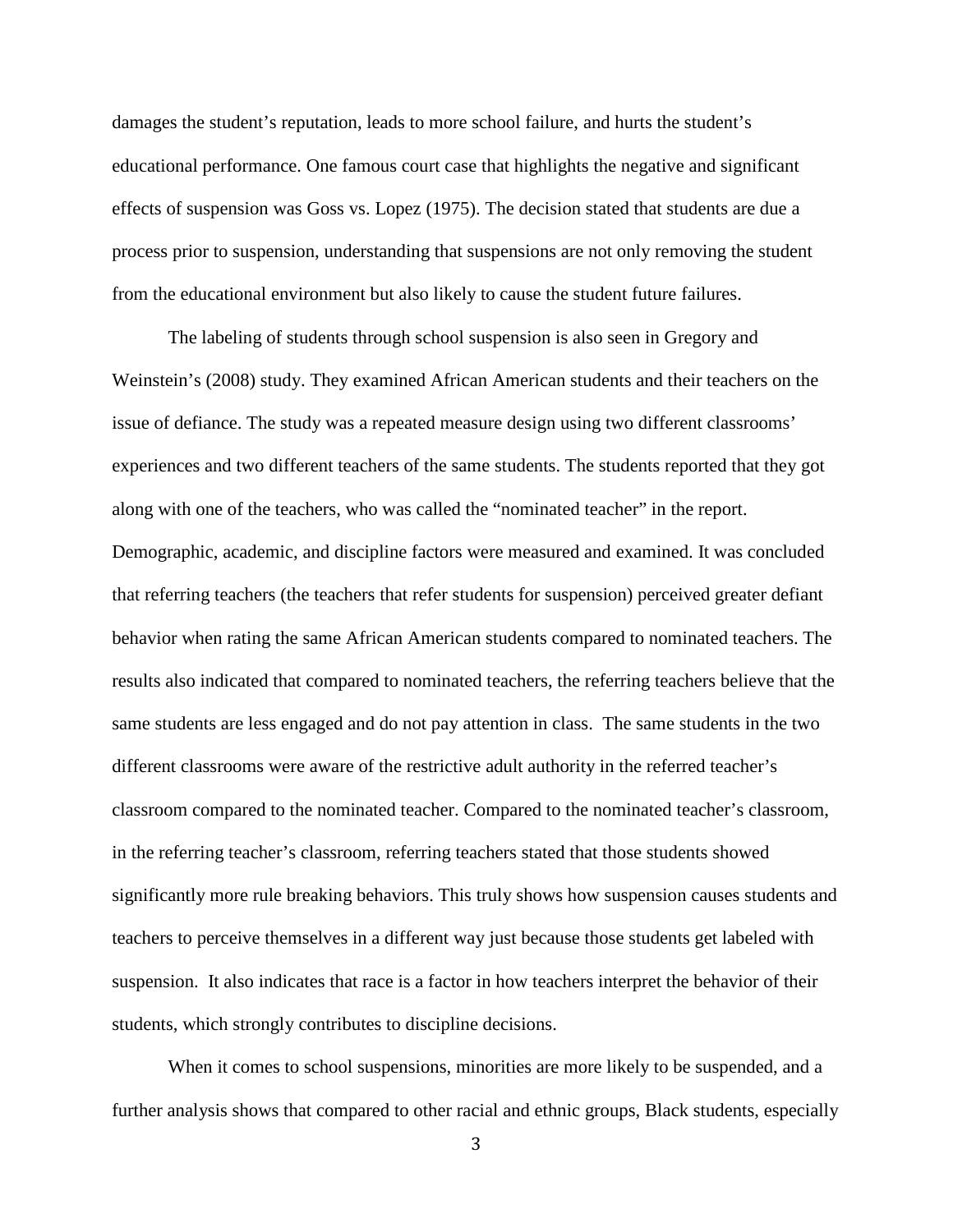Black males, are much more likely to be suspended from school. Many believe that the reasons for Black students to be so much more likely to be suspended are related to low income, family factors, their social network, and community factors. Therefore, with those many factors contributing to a student's misbehavior in school, suspending the student from school accomplishes nothing but removing that student from their educational setting. It was also found that if students received at a younger age disciplinary referrals, those students would also continue having disciplinary problems, and underachieving students viewed suspension as a way to avoid demands of classrooms (Arcia, 2007). The National School Board Association (1985) concluded that suspension is the "easy way out" with schools that do not want to effectively deal with misbehaved students. In general, students that get suspended are those who would benefit most from direct instruction. Among many students who are suspended, suspension does not seem like a punishment but more like a reward because students get to stay home. It was also concluded that suspension only results in putting more youth in the streets without employment or educational occupations of their time. School suspensions also label students as troublemakers throughout their academic school career, and since it is a common disciplinary option, many teachers do not change their classroom management techniques and find more effective techniques. Often, students are not usually suspended for seriously disruptive behavior but for minor infractions of school rules. Most research has found that school suspensions are not advancing the students but rather hurting them. School suspensions result in the student being alienated from school; they increase dropout rates, contribute to academic failure, and suspended students are more involved in risky behavior and even in serious crimes (Sautner, 2001).

Many studies have concluded that students in urban schools and minority students are most affected by school suspensions. School suspensions take away the "guaranteed" education access, and suspended students' are labeled for the remaining time as troublemakers. Most urban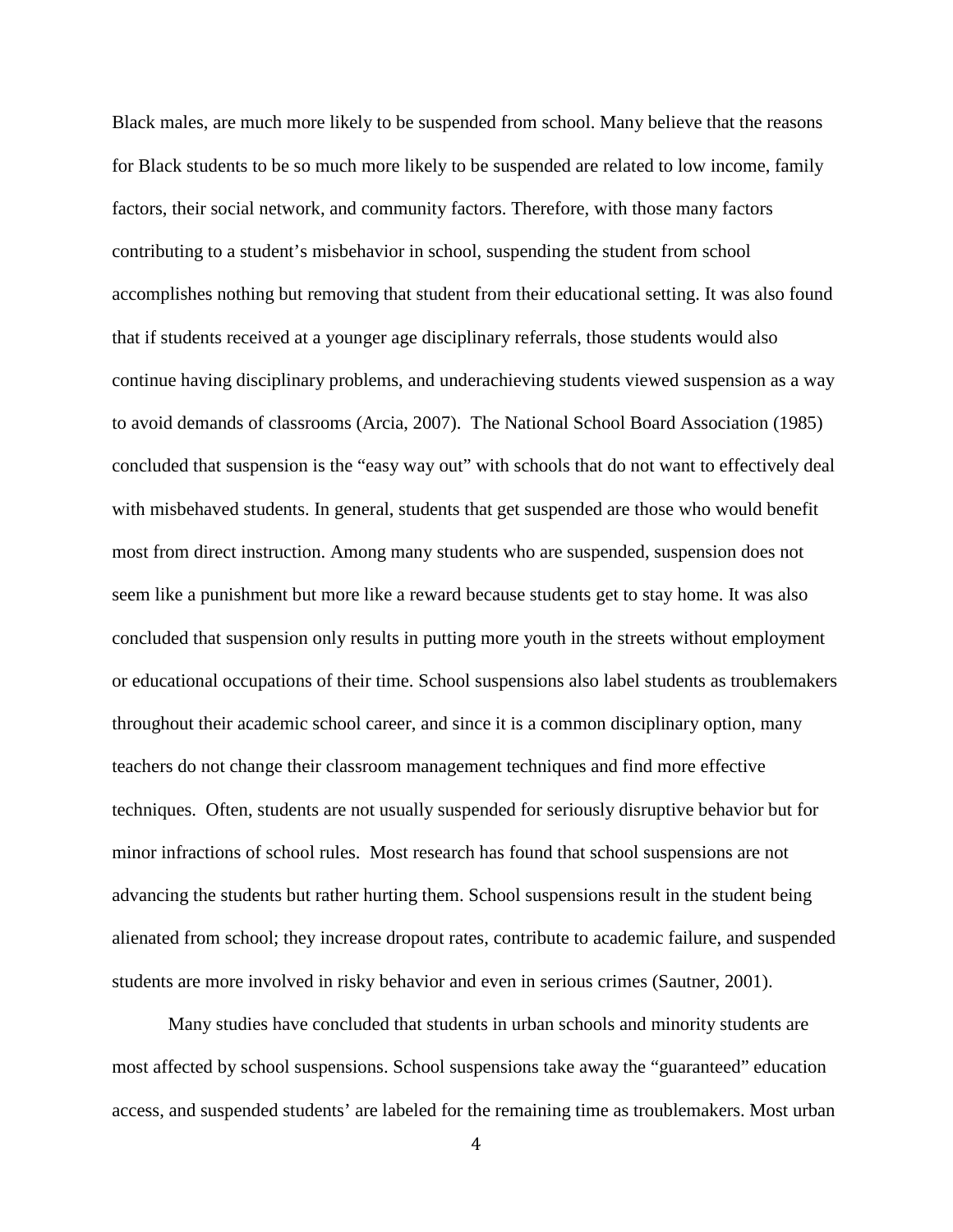schools are located near impoverished neighborhoods; therefore, there is always the possibility of suspending a student dealing with poverty and low support system, which at the end is harming students further. Many students have high achievement levels, and other students have low achievement levels when it comes to education, but school suspension does not benefit any type of student. Some students who are suspended are "kicked" out of an educational setting, leaving those students to spend their time in dangerous neighborhoods streets. In all the studies, researchers have agreed that suspensions are not helping, and alternative ways must be implemented to secure successful futures for the youth.

The school-wide intervention model developed by Sprague et al. (1999) has been proven to be effective in reducing school discipline problems. The intervention is built on a three-tiered discipline system of interventions. There is the universal, school-wide behavioral management tools like student codes of conduct and verbal warnings, another set of interventions for selected at-risk students, and targeted interventions for high-risk students. With this intervention model, schools have options so that they are not using one procedure to solve all the problems. This model uses referral data that helps plan the interventions. Studies have shown that 85% to 95% of all students respond appropriately to the Universal Strategies (the school-wide techniques), which include social skill interactions, positive and protective discipline techniques, teaching and modeling of behavior expectations, active supervision, positive reinforcement systems, and corrective consequences. Selected Strategies are more focused on small-group strategies for atrisk students, and it is usually reserved for 7% to 10% of the student body. These strategies focus on social skill instruction, self-management programs, adult mentors, and increased academic support. Finally, the Targeted Strategies focus on individualized interventions for 3% to 5% of students. This strategy includes functional behavioral assessments, such as intensive social skills instruction, individual behavior management plans, parent collaboration, and support form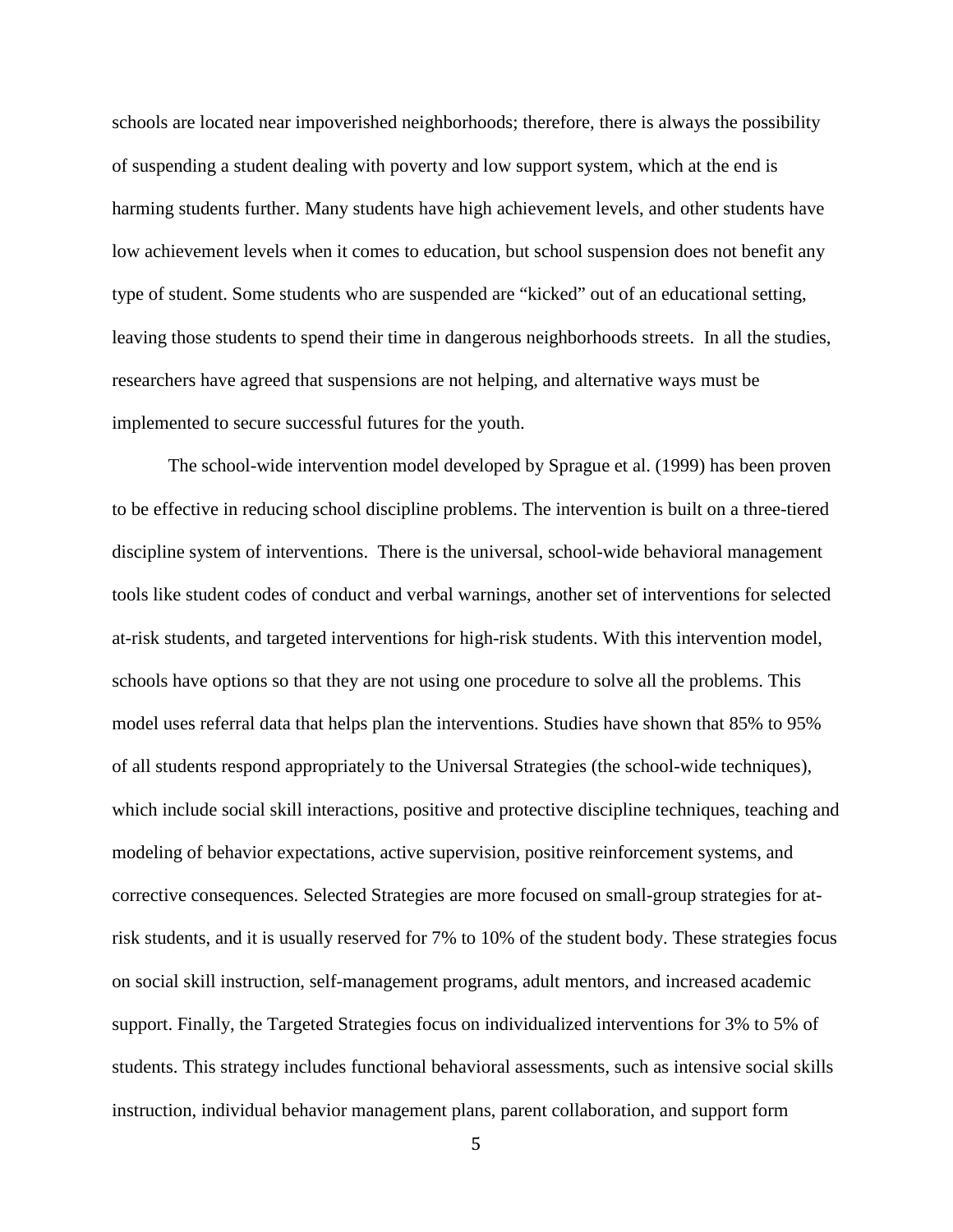additional service providers. Alternative techniques to suspensions can be as simple as school officials giving verbal warnings, minor detentions, having a formal interview with the student, having the student go through a community program, interviews with the student's parent, directed counseling, and removal of privileges, all of which have been shown to be generally more effective than school suspensions (Sautner, 2001).

These techniques could be criticized for not removing the student from interaction with well-behaved students. As such, suspensions are still commonly used for a number of reasons. According to Palmer (2013), school suspensions are commonly used because of many reasons, such as its familiarity, low-cost, convenience, and parents generally support it. Surveys have shown that parents believe suspensions are a great way to keep bad influences away from their kids. Researchers have even claimed that administrators also support suspensions, even though it is shown that students who are suspended at least three times are likely to drop out. As stated by Palmer (2013), in the 1960s and 1970s, school suspensions increased extremely due to desegregation. With school suspensions drastically increasing, education researchers questioned its effectiveness; however, in the mid-1990s, suspension once again increased because there was little to no reliable data on the efficacy of suspension, and politicians supported suspensions. Acts such as the 1994 Gun-Free School were implemented to expel students who brought guns to school. This evidently led to the "zero tolerance" movement and its even more extreme cases, such as students are suspended because for the offense of gum chewing (Palmer, 2013).

Even though studies have shown that school suspensions are not effective and are causing harm to students, alternatives to school suspensions are costly and require more effort, time, and staffing. However, as seen in this paper, alternatives to suspension are important because school suspensions are consistently shown to cause long-lasting effects that can hurt students academically.